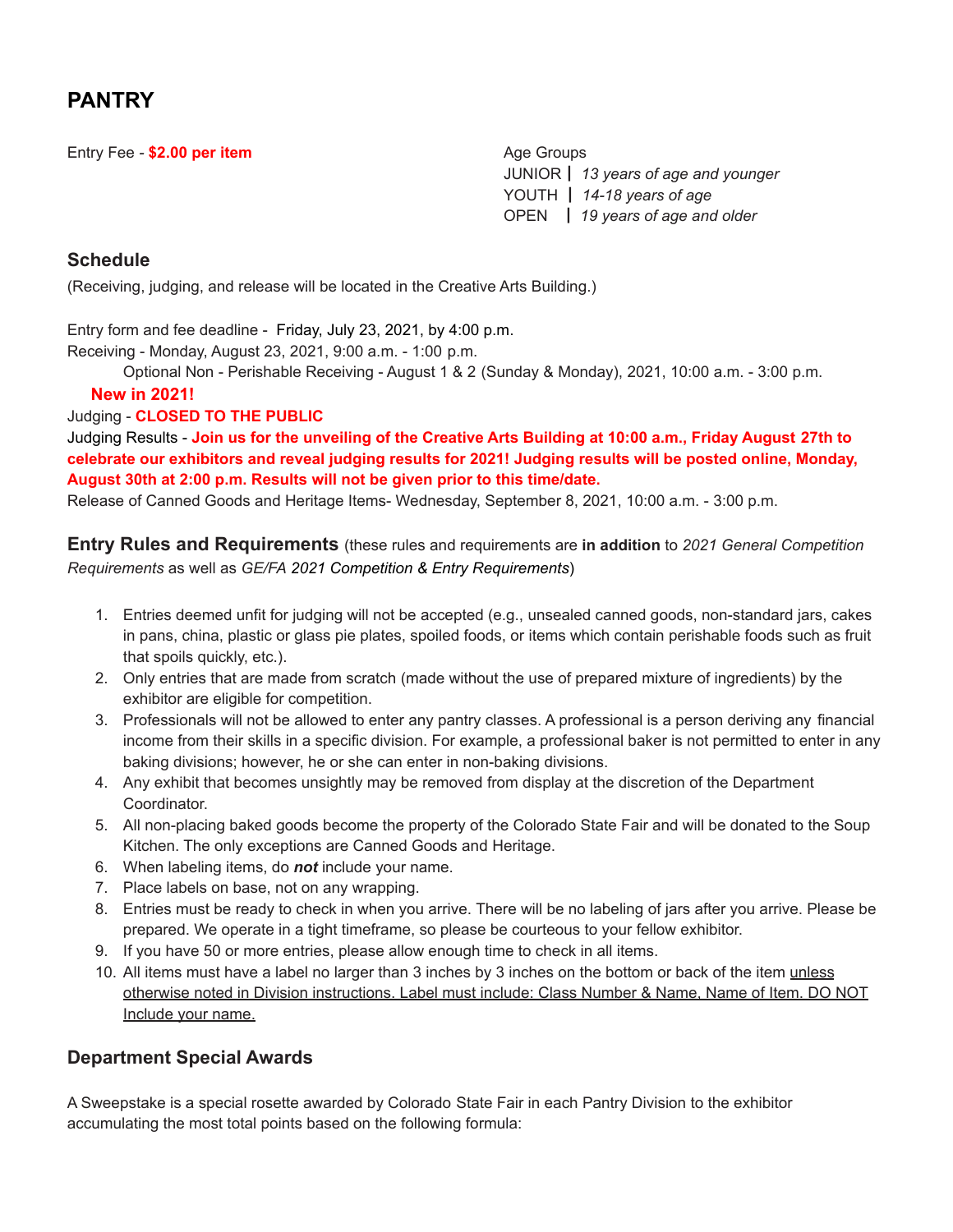1st place 3 points 2nd place 2 points 3rd place 1 point

Sweepstakes will be awarded in the Open age group as well as in the Youth and Junior age groups combined. In the event of a tie, the winner will be the exhibitor with a) the **least** number of entries in that particular Division and b) the most competition in classes.

### **Queen/King of the Kitchen**

To be eligible, an exhibitor must be a Colorado resident. Competitors must compete at least twelve (12) of the competitive Pantry Department Divisions (shown below) in the Open age group and place in ten (10).

### **Pantry Department Divisions**

Baked Foods from Natural Ingredients Baked Goods for Special Diets Baked Goods made with Honey Butters and Jams **Cakes Candy** Canned Fruit Canned Vegetables Cookies Dried Foods

Heritage Jellies Nutritious Snacks Pickles and Relishes Pies Preserves and Marmalades Quick Breads Round the World Baked Goods Yeast Breads

Anyone who has won Queen or King of the Kitchen in the previous five (5) years, 2016-2020, is not eligible to compete for Queen/King of the Kitchen in 2021. The Queen/King of the Kitchen Award will be determined on the basis of total ribbon points won. Points will be calculated as follows:

1st place 3 Points 2nd place 2 Points 3rd place 1 Point

Colorado State Fair offers the winning Queen/King of the Kitchen a Rosette, \$200.00, and an Engraved Silver Bowl

### **Princess/Prince of the Kitchen**

To be eligible, an exhibitor must be a Colorado resident. Competitors must compete in at least nine (9) of the competitive Pantry Department Divisions (shown below) in the Youth or Junior age groups and place in seven (7).

### **Pantry Department Divisions**

| Baked Foods from Natural Ingredients | Heritage                    |
|--------------------------------------|-----------------------------|
| <b>Baked Goods for Special Diets</b> | <b>Jellies</b>              |
| Baked Goods made with Honey          | <b>Nutritious Snacks</b>    |
| Butters and Jams                     | <b>Pickles and Relishes</b> |
| Cakes                                | <b>Pies</b>                 |
| Candy                                | Preserves and Marmalades    |
| <b>Canned Fruit</b>                  | <b>Quick Breads</b>         |
| <b>Canned Vegetables</b>             | Round the World Baked Goods |
| Cookies                              | Yeast Breads                |
| Dried Foods                          |                             |

Anyone who has won Princess or Prince of the Kitchen in the previous five (5) years, 2016 -2020, is not eligible to compete for Princess/Prince of the Kitchen in 2021. The Princess/Prince of the Kitchen Award will be determined on the basis of total ribbon points won. Points will be calculated as follows: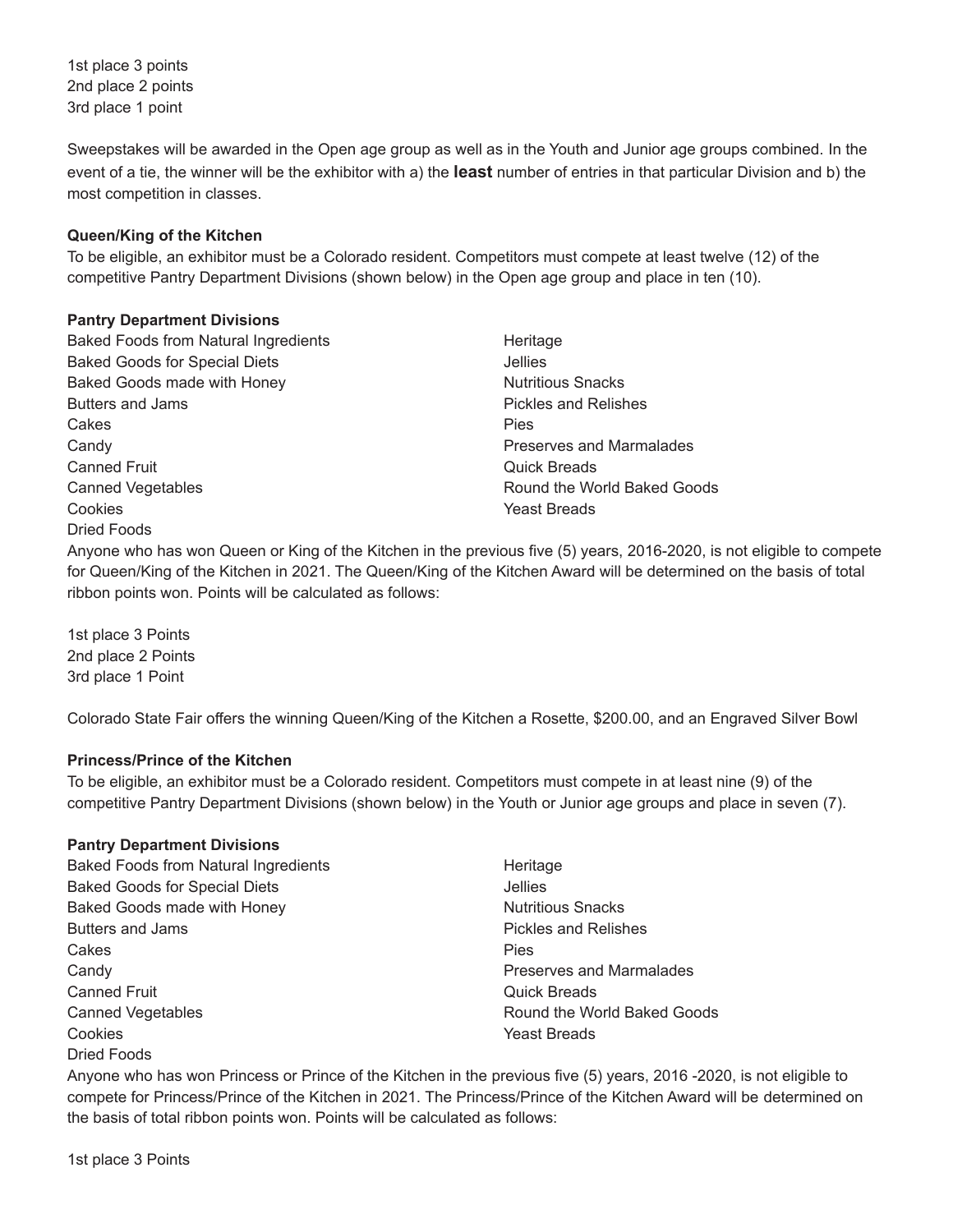2nd place 2 Points 3rd place 1 Point

Colorado State Fair offers the winning Princess/Prince of the Kitchen a Rosette, \$50.00, and a Plaque

### **Canning Criteria**

- All home canned foods must be canned after July 20, 2020.
- All canned products shall be canned in clean, clear, standard brand name glass jars (no mayonnaise jars, etc.), perfectly sealed with new clean seals.
- Canned goods may be stored at home without rings, but rings are required for exhibit.
- Canned fruits and vegetables will not be opened but will be judged on appearance in the jar. Other canned items will be opened and tasted at the discretion of the judge.
- Labeling of jars should occur at home. Checking in your entries is not the time to be labeling jars. All canned product entries must place the information label in the center of the side of the jar(s). Label sizes should be no more than:
	- $\circ$  1½ inches x 2½ inches for pints and 1/2 pint jars
	- $\circ$  2<sup>1</sup>/<sub>2</sub> inches x 3<sup>1</sup>/<sub>2</sub> inches for quart jars

Labels must not cover the entire jar. No exhibitor names are allowed on labels. Entries must be labeled as follows:

- Product Name
- Date Canned
- Altitude
- Hot or Cold Pack
- Time Processed
- Method of Processing (hot water bath/pressure canner━pounds of pressure)
- **Method of Acidification of Tomatoes**

### 1. HEAT PROCESS

• Methods used to heat process food must comply with current preserving guidelines as stated in the approved reference guides. The boiling water process for high-acid food and pressure process for low-acid food are the only recommended methods to preserve food in jars for shelf storage.

• Time for correctly heat processing food varies depending on each specific recipe or food type. Processing time must be in agreement with the approved reference guides.

### 2. PRODUCT APPEARANCE

• Produce should be free from blemishes, disease, and spoilage. Recipes prepared with stems, pits and peels intact are acceptable if the recipe is in keeping with approved guidelines.

• Liquid must be clear and free from cloudiness and small particles unless the inherent characteristics of ingredients affect product clarity.

• Color of the finished product should be as close as possible to its natural characteristics or that for a cooked product.

• Texture is affected by heat processing; however, the finished product should not easily break down or appear over-cooked.

• Ingredients should retain their shape and size based on the type and preparation method. Ingredients should be cut in uniform pieces and packed evenly into each jar, allowing adequate room for liquid to circulate throughout the jar during processing.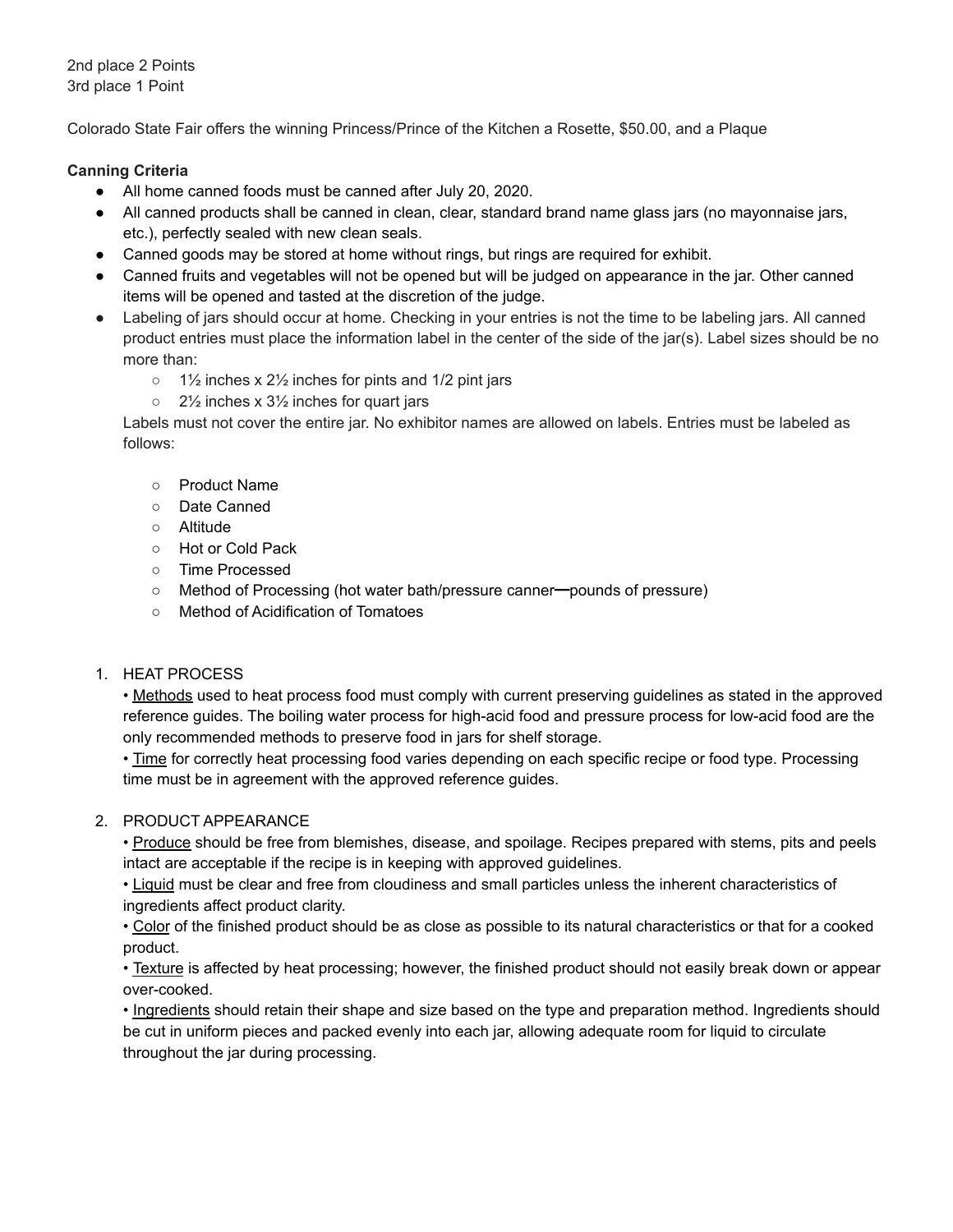# PANTRY DIVISIONS AND CLASSES

## **Canned Fruit Division 0020**

#### Classes 0001 *-* 0013

All fruits must be in labeled, sealed jars and processed in a boiling water bath. Fruits should be uniform in size, natural *color, shape, and well-preserved. Liquid should be clear and bright, covering food in a jar.*

> Premiums 1st - \$6.00 2nd - \$4.00 3rd - \$2.00

Sweepstakes winner in each group will receive a Rosette from Colorado State Fair

**Classes** 0001. Apricots 0002. Peaches 0003. Pears 0004. Apples 0005. Applesauce 0006. Pitted Red Cherries 0007. Black Sweet Cherries 0008. Tomatoes 0009. Fruit other than above (label variety) 0010. Pie Filling (label variety) 0011. Tomato Juice 0012. Grape Juice 0013. Any other fruit juice

## **Canned Vegetables Division 0021**

Classes 0025 *-* 0034

All entries must be in labeled and sealed jars and must have been preserved using pressure canning. No steam pressure canners. Vegetables should be uniform in size, shape, and have a natural clear, bright color. Clear liquid should be covering food in a jar. Vegetables should be in the prime stages of maturity, tender, and firm.

Premiums

1st - \$6.00 2nd - \$4.00 3rd - \$2.00

Sweepstakes winner in each group will receive a Rosette from Colorado State Fair

#### **Classes**

0025. Green or Wax Beans, cut or broken 0026. Beans, cut or whole 0027. Corn 0028. Asparagus 0029. Beets, small and whole 0030. Beets, sliced or diced 0031. Carrots 0032. Vegetables, other than above 0033. Stewed Tomatoes (tomatoes canned with non-acid vegetables) 0034. Soup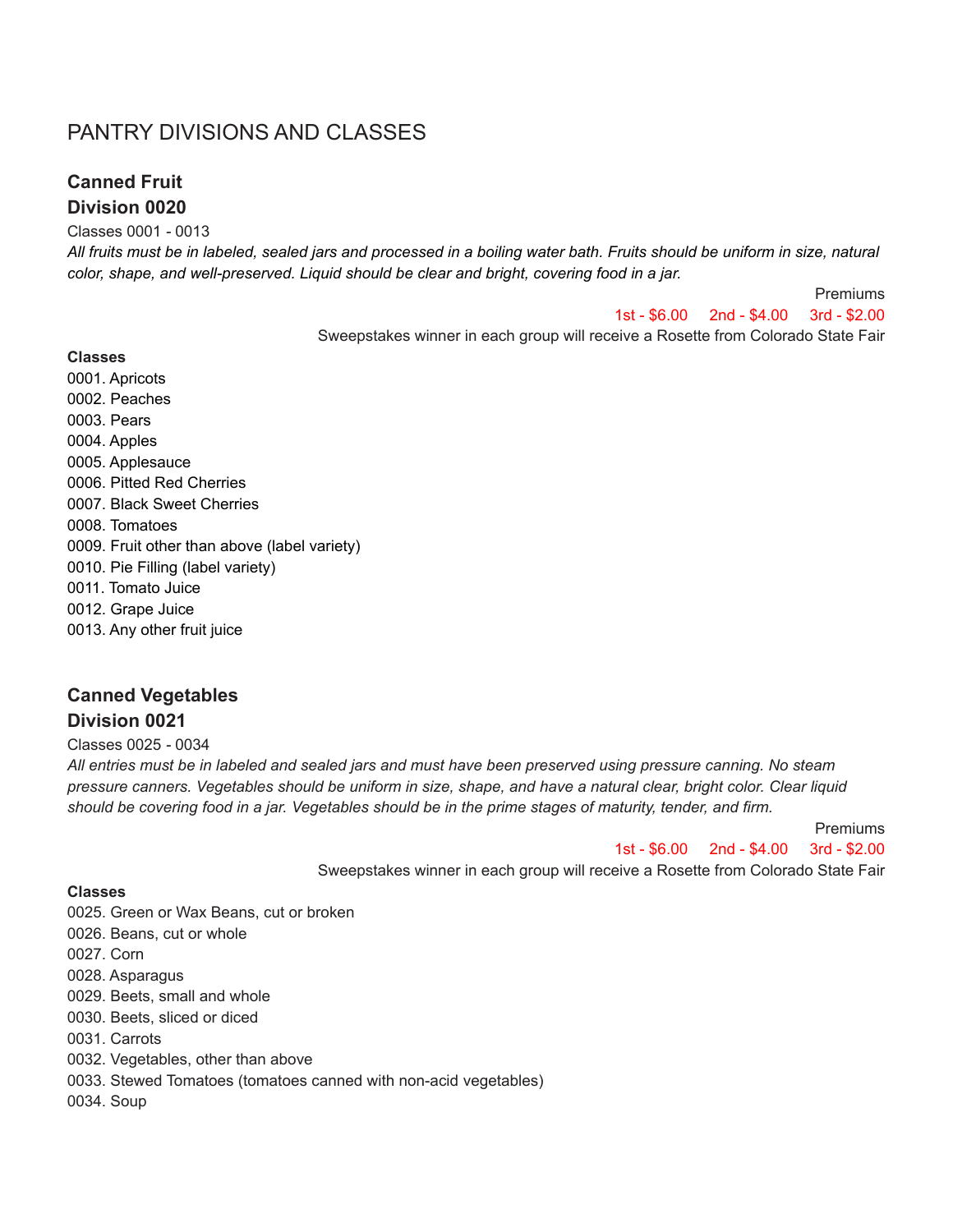# **Jellies Division 0022**

#### Classes 0046 *-* 0058

Jelly jars must be labeled. Standard jelly jars must be used. All jelly jars should be sealed. All other containers will be disqualified. Jelly must be processed in a boiling water bath. Jellies should hold shape, cut easily with a spoon leaving *sharp edges, and not be syrupy or sticky. No paraffin.*

> Premiums 1st - \$6.00 2nd - \$4.00 3rd - \$2.00

Sweepstakes winner in each group will receive a Rosette from Colorado State Fair

### **Classes**

0046. Apple 0047. Crabapple 0048. Chokecherry 0049. Cherry 0050. Plum 0051. Grape 0052. Rhubarb 0053. Mint 0054. Any Berry 0055. Combination of two (2) or more 0056. Miscellaneous other than above (label variety) 0057. Any Fruit Syrup 0058. Savory (e.g., pepper)

## **Preserves and Marmalades Division 0023**

### Classes 0084 *-* 0090

Must be in labeled, sealed jars and processed in a boiling water bath. Preserves are defined as uniform and distinct pieces of fruit in syrup or jelly. Marmalades are defined as small, transparent pieces of fruit and peel in soft jelly. Conserves are similar to jam but always include a mixture of fruit, usually has nuts, and sometimes raisins. No *Paraffin.*

> 1st - \$6.00 2nd - \$4.00 3rd - \$2.00 Sweepstakes winner in each group will receive a Rosette from Colorado State Fair

#### **Classes**

0084. Cherry Preserves, red or black 0085. Peach Preserves 0086. Strawberry Preserves 0087. Plum Preserves 0088. Preserves, other than above 0089. Marmalade (label variety) 0090. Conserves (label variety)

# **Butters and Jams Division 0024**

### Classes 0103 *-* 118

Must be in labeled, sealed jars and processed in a boiling water bath. Jams are defined as chopped or mashed fruit cooked with sugar to form a thick mixture. Butters are defined as pureed fruit pulp, sugar, and spices of smooth *consistency. No paraffin.*

Premiums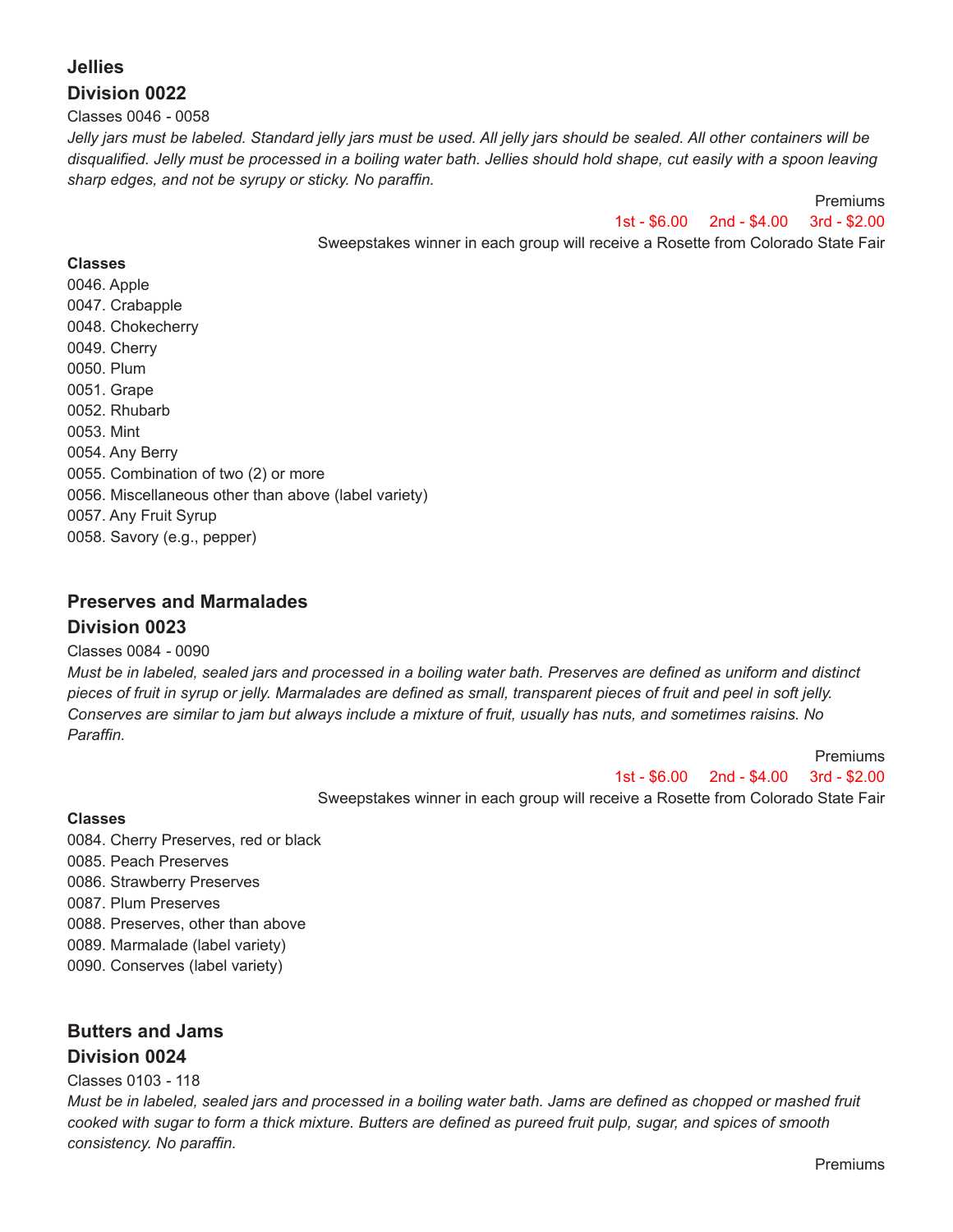**Classes**

- 0103. Apple Butter
- 0104. Peach Butter
- 0105. Plum Butter
- 0106. Pear Butter
- 0107. Apricot Butter
- 0108. Butter other than above (label variety)
- 0109. Peach Jam
- 0110. Plum Jam
- 0111. Cherry Jam
- 0112. Apricot Jam
- 0113. Blackberry Jam
- 0114. Strawberry Jam
- 0115. Raspberry Jam, red or black
- 0116. Any other Berry Jam (label variety)
- 0117. Combination of two (2) or more fruits Jam (label variety)
- 0118. Jams other than above (label variety)

# **Pickles and Relishes Division 0025**

### Classes 0150 *-* 0167

Must be in labeled, sealed jars and processed in a boiling water bath. Must be uniform in size, color, and shape, tender, plump, or crisp according to kind. Must be in clear liquid, not cloudy. Products should retain their natural color *and flavor.*

Premiums

1st - \$6.00 2nd - \$4.00 3rd - \$2.00 Sweepstakes winner in each group will receive a Rosette from Colorado State Fair

## **Classes**

- 0150. Pickled Fruit
- 0151. Pickled Beets
- 0152. Pickled Cucumbers, sweet
- 0153. Pickled Cucumbers, dill
- 0154. Pickled Cucumbers, limed
- 0155. Pickled Peppers, any color
- 0156. Sauerkraut
- 0157. Mustard Pickles
- 0158. Mixed Vegetable Pickles
- 0159. Bread and Butter Pickles
- 0160. Any other pickled vegetable
- 0161. Tomato Catsup
- 0162. Chili Sauce
- 0163. Salsa
- 0164. Any sauce other than above
- 0165. Cucumber Relish
- 0166. Any other vegetable/fruit relish
- 0167. Chutney, any variety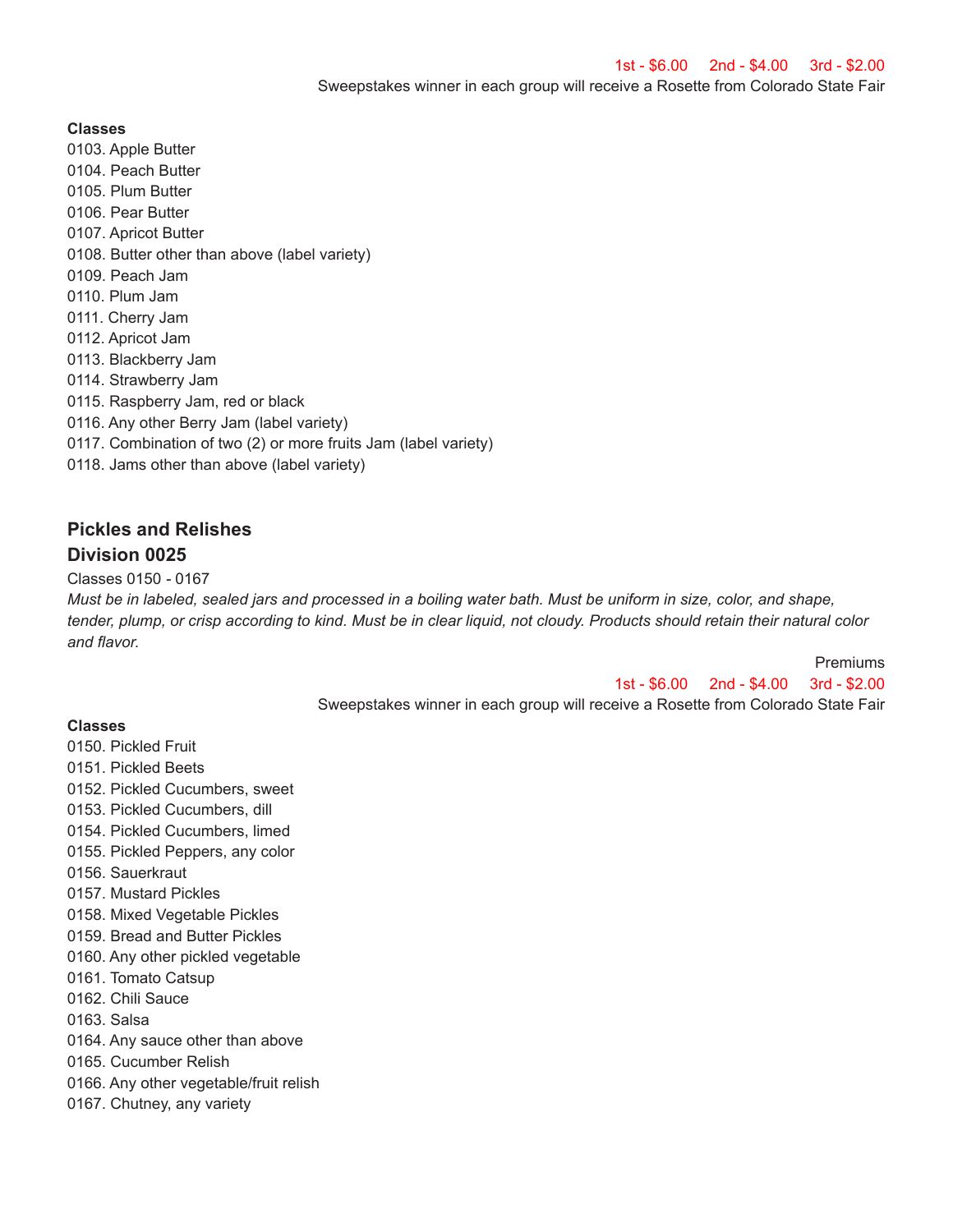# **Heritage Division 0026**

Classes 0170 *-* 0177 *Recipes must be included.*

> Premiums 1st - \$6.00 2nd - \$4.00 3rd - \$2.00

Sweepstakes winner in each group will receive a Rosette from Colorado State Fair

### **Classes**

0170. Hand Soap (one bar or one container)

0171. Laundry Soap, Flakes, Powder, or Liquid (one container)

0172. Shampoo (one container)

0173. Hand Lotions or Creams (one container)

0176. Cooking Extracts (vanilla, almond, peppermint, lemon, etc.)

0177. Medicinal Home Remedies (infusion, decoction, extract, tincture, oil, ointment, etc.) Recipe required. Recipe should list ingredients, purpose of each ingredient, how it was prepared, and what the remedy is for.

### **Honey Division 0027**

Classes 0186 *-* 0195

Premiums 1st - \$6.00 2nd - \$4.00 3rd - \$2.00

Sweepstakes winner in each group will receive a Rosette from Colorado State Fair

### **Classes**

0186. Comb Honey cut or chunk style (4 inches x 4 inches or equivalent) submerged in Honey

- 0187. Comb Honey cut or chunk style (4 inches x 4 inches or equivalent) *not* submerged in Honey
- 0188. Comb Honey, section style
- 0189. Honey one pound, white or better
- 0190. Honey one pound, extra light or amber
- 0191. Honey one pound, light amber
- 0192. Honey one pound, amber
- 0193. Creamed Honey one pound
- 0194. Beeswax one pound natural and unbleached
- 0195. Frame of Honey

# **Dried Foods Division 0028**

Classes 0207 *-* 0214 *Non-placing Dried Foods will be donated to the Soup Kitchen.*

> Premiums 1st - \$6.00 2nd - \$4.00 3rd - \$2.00 Sweepstakes winner in each group will receive a Rosette from Colorado State Fair

### **Classes**

0207. Fruit leathers (6 pieces, label variety) 0208. Dried fruit (1/2 cup)\* 0209. Dried vegetables, (1/2 cup)\* 0210. Soup mix, (1/2 cup)\*(label variety) 0211. Quick breads, made with dried food (recipe must be attached to item)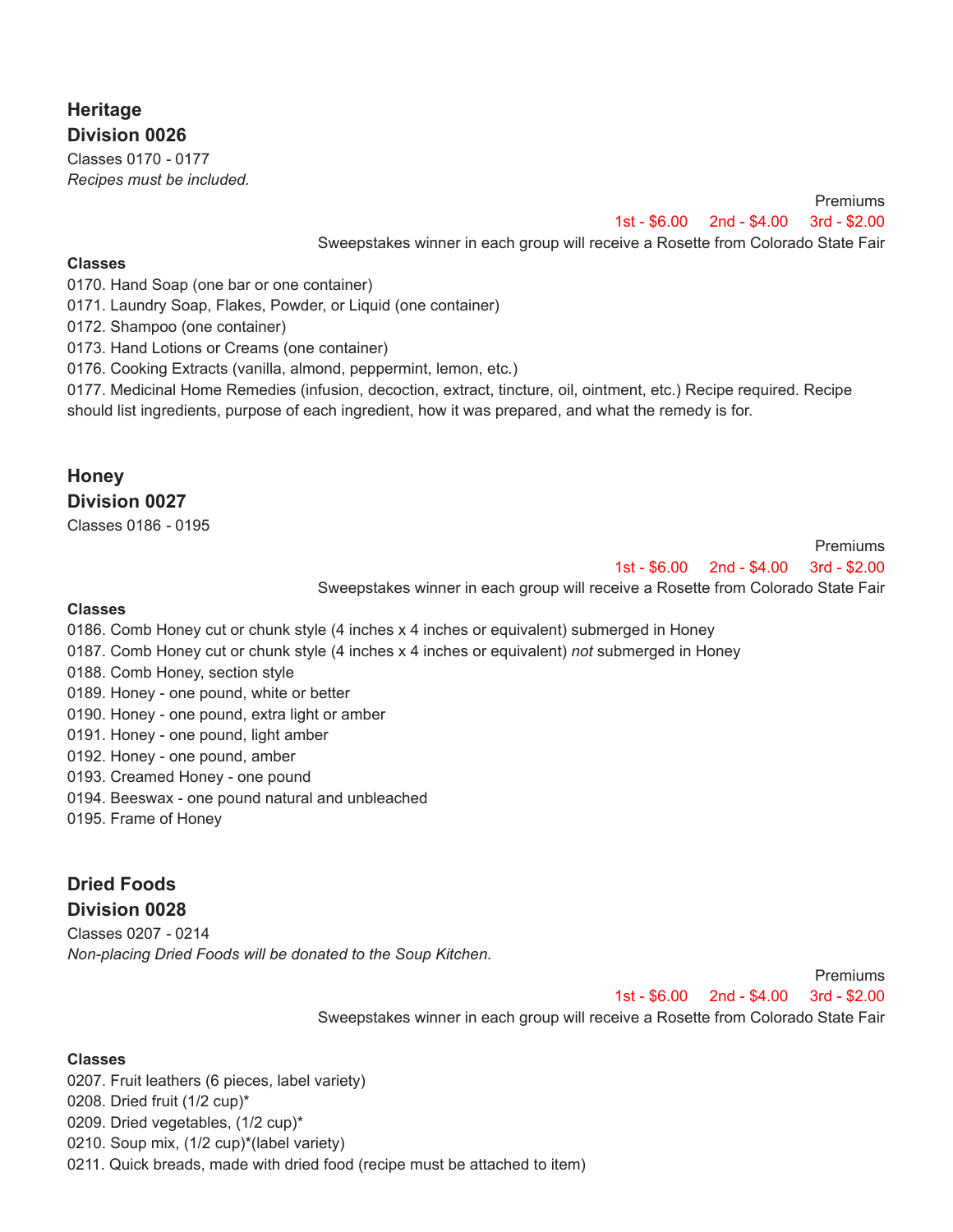0212. Dried Meats\*, (6 pieces) (attach recipe including type of meat and processing time)

0213. Herbs, (1/2 cup)\* mostly whole leaves only (label type)

0214. Noodles, (Quart size bag)

\*For dried food only, exhibitors may enter more than one variety in classes 0208, 0209, 0210, 0212, and 0213. Use two (2) milliliter-weight plastic or freezer bags (ziplock freezer bags are acceptable).

## **Nutritious Snacks Division 0029**

Classes 0226 *-* 0230

*Non-placing Nutritious Snacks will be donated to the Soup Kitchen.*

Mixtures - place in a small, plastic bag. Candies, cookies, or bars - place on a small, white, paper plate in a ziplock *plastic bag. Attach recipe to item.*

> Premiums 1st - \$6.00 2nd - \$4.00 3rd - \$2.00 Sweepstakes winner in each group will receive a Rosette from Colorado State Fair

### **Classes**

0226. Granola (1/2 cup) 0227. Trail Mix (1/2 cup) 0228. Cookies or bars (3) 0229. Candy (6 pieces) 0230. Muffins (3)

# **Yeast Bread Division 0031**

Classes 0243 *-* 0254

Non-placing Yeast Breads will be donated to the Soup Kitchen. Yeast bread should have a uniform, golden crust, smooth, well-rounded top, slice easily, and hold shape. The texture should be moderately fine, even-grained, and free from large air bubbles. The flavor should be a pleasant, well-baked, bland, nutlike taste. Allow bread to cool before *wrapping.*

Premiums

1st - \$6.00 2nd - \$4.00 3rd - \$2.00

Sweepstakes winner in each group will receive a Rosette from Colorado State Fair

### **Classes**

- 0243. Loaf White Bread 0244. Loaf Whole Wheat Bread, at least 90% 0245. Loaf Raisin Bread 0246. Loaf any other flour or grain bread, name grain 0247. Loaf (made in bread machine) 0248. Dinner rolls (3), any form 0249. Dinner rolls (3), whole wheat at least 90% 0250. Cinnamon Rolls (3) 0251. Raised Coffee Cake 0252. Raised Special Rolls (3)
- 0253. Holiday Breads (Easter, Christmas, St. Patrick's, etc.━label variety)
- 0254. Sourdough, any item

**Quick Breads Division 0032**

Classes 0266 *-* 0280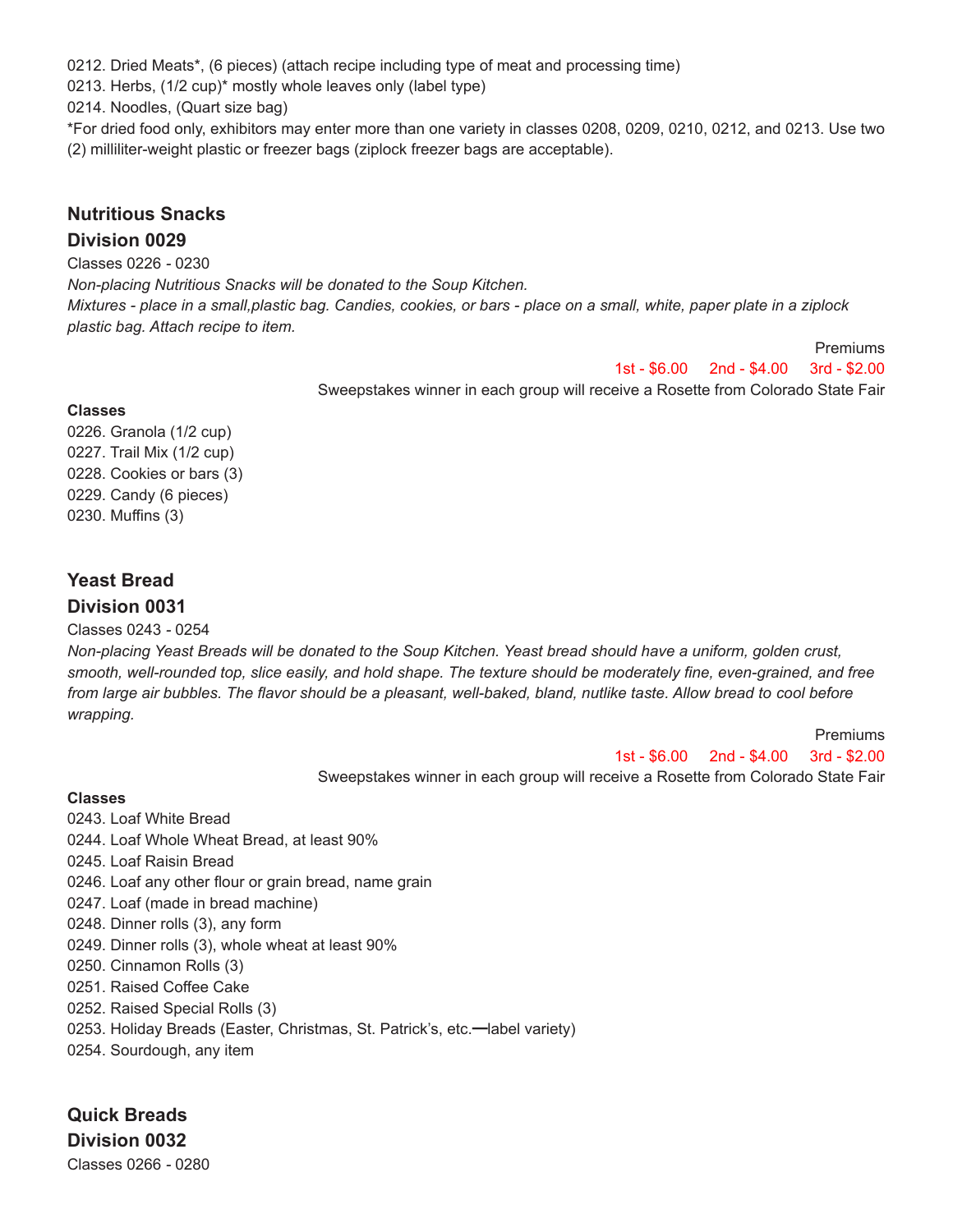Non-placing Quick Breads will be donated to the Soup Kitchen. Quick breads should be even or slightly rounded, golden brown crust, may or may not have cracks, equally light throughout. Texture should be fine, even grain, not crumbly. Flavor should be characteristic of ingredients. Any nuts or fruits should be uniformly distributed. No quick *bread mixes.*

> 1st - \$6.00 2nd - \$4.00 3rd - \$2.00 Sweepstakes winner in each group will receive a Rosette from Colorado State Fair

### **Classes**

0266. Loaf Nut Bread, no fruit or vegetables

- 0267. Loaf Banana Bread, with nuts
- 0268. Loaf Banana Bread, without nuts
- 0269. Loaf any other fruit bread, with nuts
- 0270. Loaf any other fruit bread, without nuts
- 0271. Loaf Vegetable Bread, with nuts
- 0272. Loaf Vegetable Bread, without nuts
- 0273. Muffins (3), any variety
- 0274. Biscuits (3)
- 0275. Scones (3)
- 0276. Cornbread
- 0277. Gingerbread
- 0278. Quick Coffee Cake, no yeast
- 0279. Most original variety, quick bread, no yeast (Recipe must be attached to an item.)
- 0280. Any other quick bread, (label variety on item)

### **Round the World Baked Goods**

### **Division 0033**

### Classes 0306 *-* 0316

Non-placing Round the World Baked Goods will be donated to the Soup Kitchen. Items must be labeled and include name of item and country of origin. Recipes for baked goods must have originated from a country other than the *United States. Items requiring refrigeration will not be accepted.*

1st - \$6.00 2nd - \$4.00 3rd - \$2.00

Premiums

Premiums

Sweepstakes winner in each group will receive a Rosette from Colorado State Fair

### **Classes**

- 0306. Potica, one (1) loaf
- 0307. Coffee Cake, yeast (e.g., potica cake, stollen, kulich, etc.)
- 0308. Coffee Cake, no yeast (e.g., streusel, etc.)
- 0309. Cake, other than coffee cake
- 0310. Pastries (3), yeast (e.g., French, Danish, puff, etc.)
- 0311. Pastries (3), non-yeast (timbale cases, rosettes, baklava, etc.)
- 0312. Bread, yeast (rolls *-* 3; loaf *-* 1)
- 0313. Bread, non yeast (e.g., soda bread, etc.) (individual serving *-* 3; loaf *-* 1)
- 0314. Cookies (3), other than pizzelles
- 0315. Tortillas (3)
- 0316. Pizzelles (3)

**Pies Division 0034** Classes 0330 *-* 0339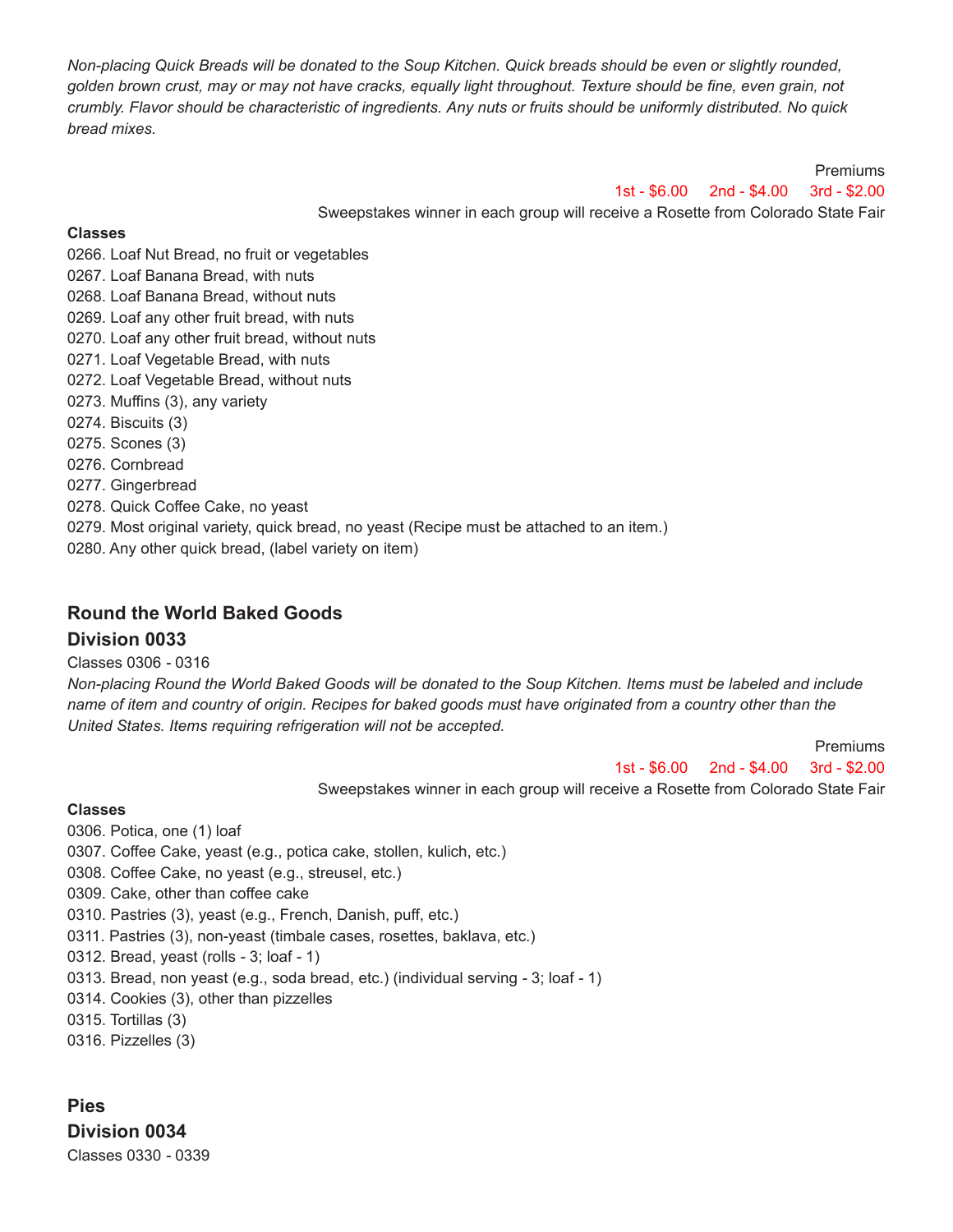Non-placing Pies will be donated to the Soup Kitchen. All pies must be in throwaway 9-inch pie tins. Two crusts required on all pies except pecan, pumpkin, and squash. No cream pies. Crust should be golden brown, flaky, crispy, and the pie should be cut easily with a fork or knife but hold shape when served - pleasant flavor. Consistency of filling should not be runny but hold shape, and flavor should be characteristic of fruit used. No starchy taste.

1st - \$6.00 2nd - \$4.00 3rd - \$2.00

Premiums

Sweepstakes winner in each group will receive a Rosette from Colorado State Fair

### **Classes**

0330. Apple 0331. Cherry 0332. Peach 0333. Berry, any variety 0334. Mincemeat 0335. Raisin 0336. Rhubarb 0337. Any other fruit, (label variety) 0338. Pecan or Walnut 0339. Pumpkin, Squash, or Sweet Potato 0340. Savory other than above (e.g. tomato - label type)

## **Cakes Division 0035**

### Classes 0364 *-* 0376

Non-placing Cakes will be donated to the Soup Kitchen. Cakes entered in pans in which they were baked will be disqualified. Cakes must be on a firm base (no glass, plastic, or metal) no more than 1/2 inch wider than cake. Cakes must be covered with transparent or wax paper. Bakery boxes are okay. Cakes must be non-perishable. Only whole cakes will be accepted. No pieces. No cake mixes. Cakes should have a neat appearance, texture consistent with recipe and ingredients used, and flavor well-blended and pleasant to the taste. No cream cheese frostings allowed. *Remember to place labels on the base not the wrapping.*

> Premiums 1st - \$6.00 2nd - \$4.00 3rd - \$2.00

Sweepstakes winner in each group will receive a Rosette from Colorado State Fair

#### **Classes**

0364. White, iced (made with egg whites), 2 layer

- 0365. Yellow, iced (made with whole eggs), 2 layer
- 0366. Chocolate (iced), 2 layer
- 0367. Spice or Applesauce (iced or not)
- 0368. Pound
- 0369. Devil's Food (iced), 2 layer
- 0370. Carrot
- 0371. Fruit, light or dark (traditional holiday type)
- 0372. Any other (non-perishable, label variety)
- 0373. Angel Food (iced or not)
- 0374. Sponge (iced or not)
- 0375. Light or dark Chiffon (iced or not)
- 0376. Jelly Roll, style (not in tube pan)

# **Cookies Division 0036**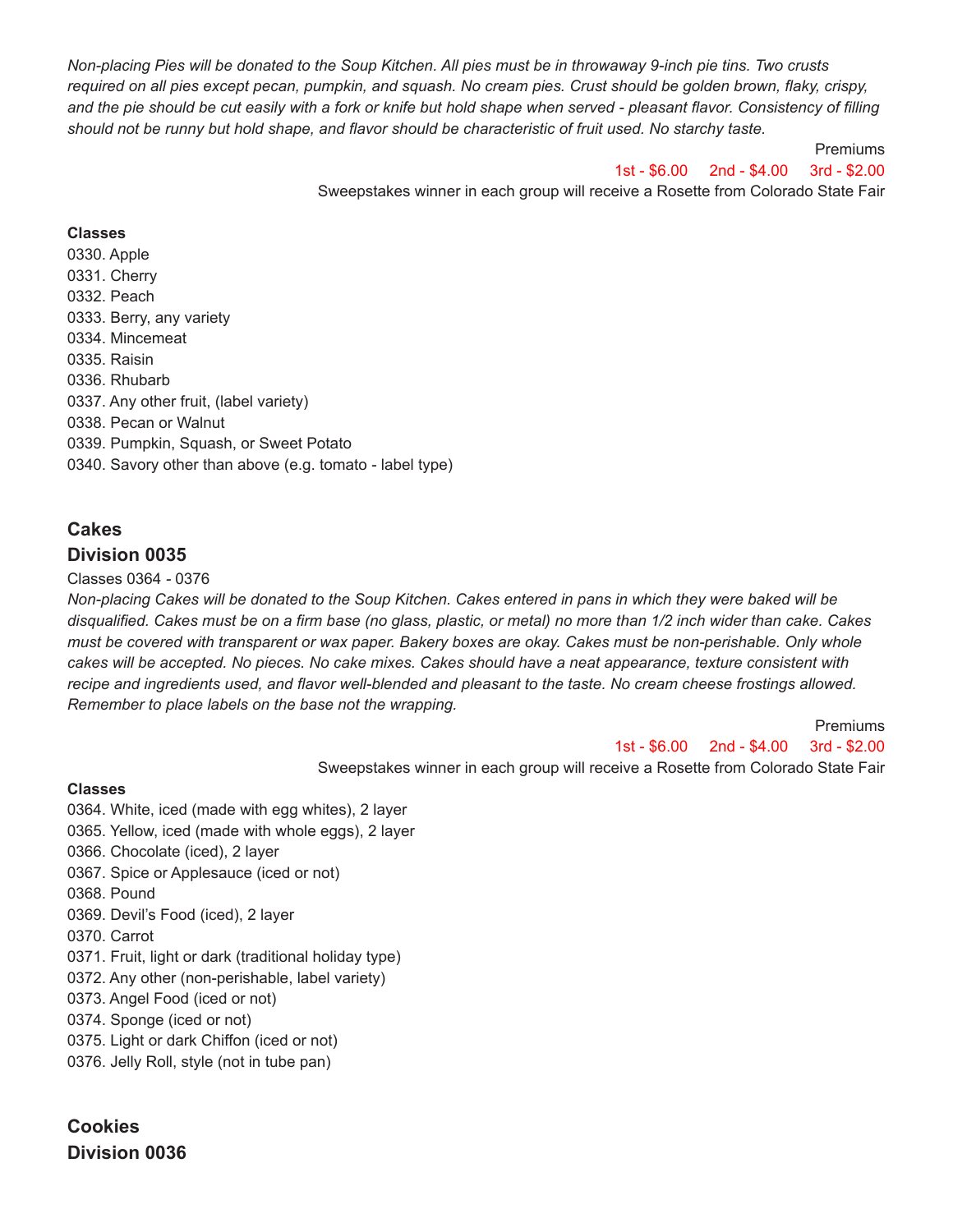#### Classes 0403 *-* 0418

Non-placing Cookies will be donated to the Soup Kitchen. All cookies should be at least 2 inches and not more than 3 inches in diameter. Decorated Cookies may be larger than 3 inches. Brownies must be 2 inches x 2 inches in size, and bar cookies 1 1/2 inches x 2 1/2 inches in size. Place three (3) cookies on a small, disposable, white plate inside of a small ziplock bag. Cookies should be of an even thickness. Drop cookies should be dropped from a spoon, not pressed, and be free from thin edges or spreading. All cookies should be free from excess flour on the outside and delicately browned, unless the recipe states otherwise. Flavor should be free from excessive taste of spice, flavoring, molasses, or other sweetening. Texture depends on the type of cookies. Thin, rolled cookies or refrigerator cookies should be crisp. Other cookies should have a fine, even grain, and be somewhat moist. All cookies should be tender. *Bar cookies may be soft, chewy, or cake-like inside.*

Premiums

1st - \$6.00 2nd - \$4.00 3rd - \$2.00

Sweepstakes winner in each group will receive a Rosette from Colorado State Fair

**Classes** 0403. Fruit Drop 0404. Filled 0405. Brownies 0406. Oatmeal 0407. Fruit Bar 0408. Chocolate Chip with or without nuts 0409. Spiral 0410. Ginger 0411. Rolled, cut with cookie cutter 0412. Sugar 0413. Refrigerator 0414. Press, shaped before baked 0415. Peanut Butter 0416. Decorated Specialty Cookie (may be larger than 3 inches in diameter) 0417. Miscellaneous, not above (label variety on plate) 0418. Unbaked

## **Baked Goods from Natural Ingredients Division 0037**

#### Classes 0420 *-* 0426

Non-placing Baked Goods From Natural Ingredients (as defined by the USDA) will be donated to the Soup Kitchen. Entries must be made with unrefined and unprocessed ingredients. Recipes must be attached to items for all classes.

> **Premiums** 1st - \$6.00 2nd - \$4.00 3rd - \$2.00 Sweepstakes winner in each group will receive a Rosette from Colorado State Fair

### **Classes**

0420. Yeast Bread (loaf) 0421. Yeast Rolls (3) 0422. Cinnamon Rolls (3) 0423. Quick Bread, any kind 0424. Pies, any kind 0425. Cake, any kind 0426. Cookies, any kind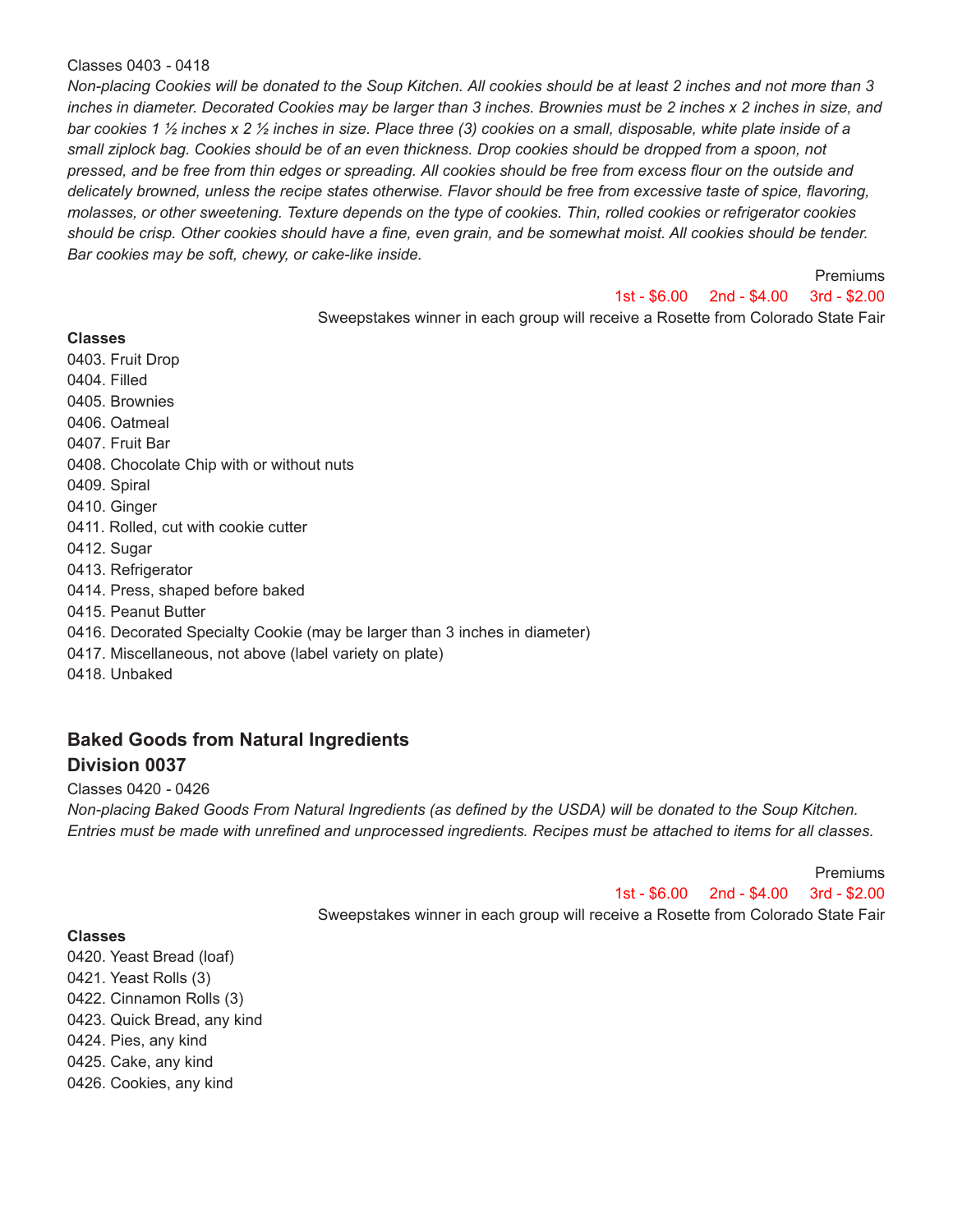# **Baked Goods Made Entirely with Honey Division 0038**

Classes 0455 *-* 0460 *Non-placing Baked Goods Made Entirely With Honey will be donated to the Soup Kitchen.*

1st - \$6.00 2nd - \$4.00 3rd - \$2.00

Premiums

Premiums

Sweepstakes winner in each group will receive a Rosette from Colorado State Fair

### **Classes**

0455. Loaf Cake, with or without nuts 0456. Loaf Quick Bread, fruit or vegetable, with or without nuts 0457. Yeast Bread (loaf) 0458. Yeast Rolls (3) 0459. Cookies (3) 0460. Candy (6 pieces)

# **Baked Goods for Special Diets Division 0039**

Classes 0472 *-* 0481

Non-placing Baked Goods for Special Diets will be donated to the Soup Kitchen. Entries must consist of three (3) pieces on a small, white, paper plate inside a ziplock plastic bag. Recipes must be attached to items for all classes.

> Premiums 1st - \$6.00 2nd - \$4.00 3rd - \$2.00

Sweepstakes winner in each group will receive a Rosette from Colorado State Fair

### **Classes**

- 0472. Diabetic Sugarless Cookies (3)
- 0473. Gluten Free Cake (no wheat, oats, barley, or rye flour)
- 0474. Gluten Free Cookies (no wheat, oats, barley, or rye flour *-* 3)
- 0475. Gluten Free Quick Breads (no wheat, oats, barley, or rye flour)
- 0476. Low Calorie Cookies (no fat, must be low sugar *-* 3)
- 0477. High Calcium Snacks (3)
- 0478. High Protein Snacks (3)
- 0479. Sugarless Jam or Jelly, any variety
- 0480. Vegan
- 0481. Any other not listed above

## **Candy**

### **Division 0040**

Classes 0489 *-* 0498

Non-placing Candy will be donated to the Soup Kitchen. Entries must consist of six (6) pieces on a small, white, paper *plate inside a small ziplock plastic bag.*

1st - \$6.00 2nd - \$4.00 3rd - \$2.00

Sweepstakes winner in each group will receive a Rosette from Colorado State Fair

#### **Classes**

0489. Mints 0490. Fudge 0491. Divinity 0492. Brittle 0493. Penuche or Brown Sugar